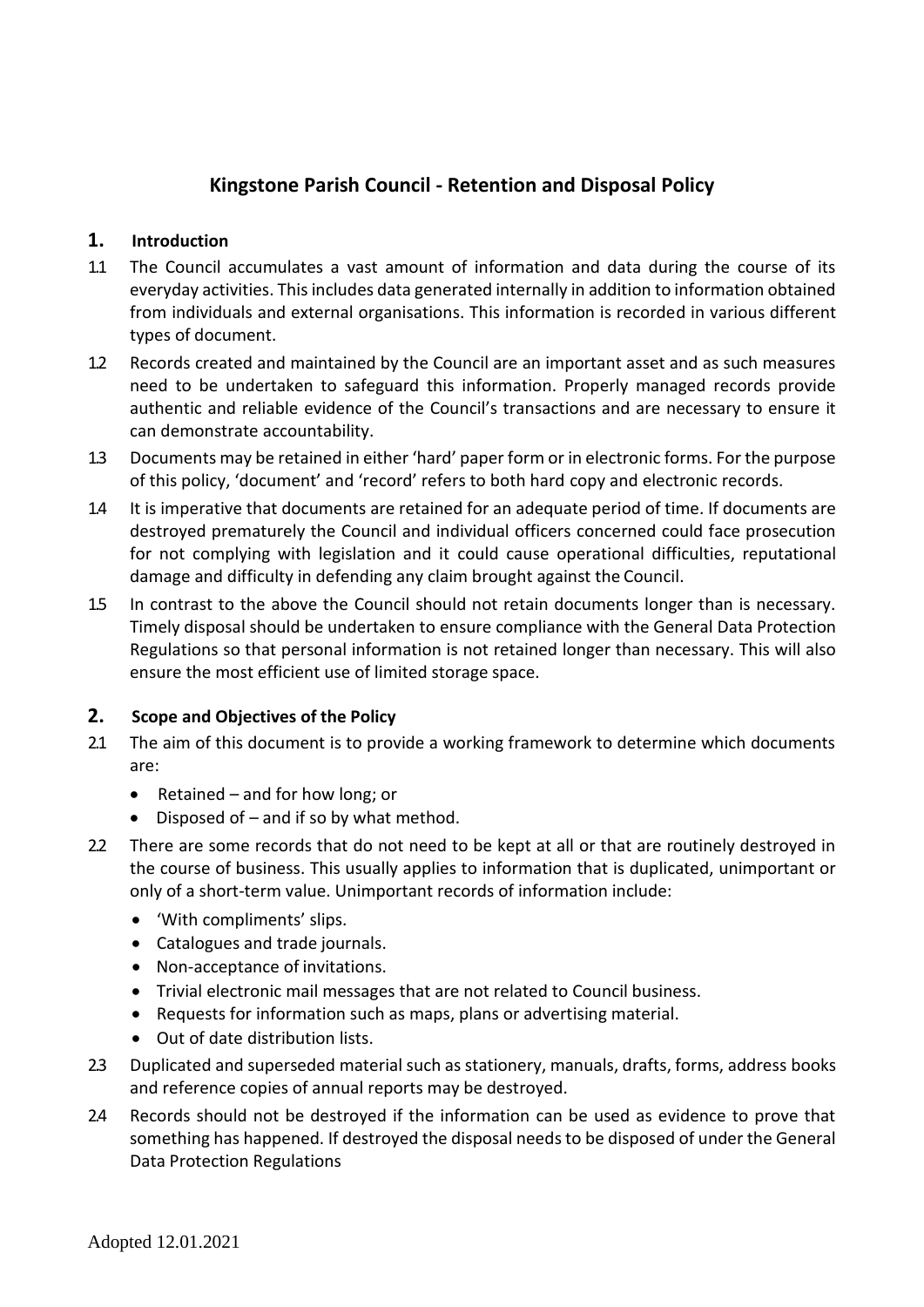## **3. Roles and Responsibilities for Document Retention and Disposal**

- 3.1 Councils are responsible for determining whether to retain or dispose of documents and should undertake a review of documentation at least on an annual basis to ensure that any unnecessary documentation being held is disposed of under the General Data Protection Regulations.
- 3.2 Councils should ensure that all employees are aware of the retention/disposal schedule.

## **4. Document Retention Protocol**

- 4.1 Councils should have in place an adequate system for documenting the activities of their service. This system should consider the legislative and regulatory environments to which they work.
- 4.2 Records of each activity should be complete and accurate enough to allow employees and their successors to undertake appropriate actions in the context of their responsibilitiesto:
	- Facilitate an audit or examination of the business by anyone so authorised.
	- Protect the legal and other rights of the Council, its clients and any other persons affected by its actions.
	- Verify individual consent to record, manage and record disposal of their personaldata.
	- Provide authenticity of the records so that the evidence derived from them is shown to be credible and authoritative.
- 4.3 To facilitate this the following principles should be adopted:
	- Records created and maintained should be arranged in a record-keeping system that will enable quick and easy retrieval of information under the General Data Protection Regulations
	- Documents that are no longer required for operational purposes but need retaining should be placed at the records office.
- 4.4 The retention schedules in Appendix A: List of Documents for Retention or Disposal provide guidance on the recommended minimum retention periods for specific classes of documents and records. These schedules have been compiled from recommended best practice from the Public Records Office, the Records Management Society of Great Britain and in accordance with relevant legislation.
- 4.5 Whenever there is a possibility of litigation, the records and information that are likely to be affected should not be amended or disposed of until the threat of litigation has been removed.

#### **5. Document Disposal Protocol**

- 5.1 Documents should only be disposed of if reviewed in accordance with the following:
	- Is retention required to fulfil statutory or other regulatory requirements?
	- Is retention required to meet the operational needs of the service?
	- Is retention required to evidence events in the case of dispute?
	- Is retention required because the document or record is of historic interest or intrinsic value?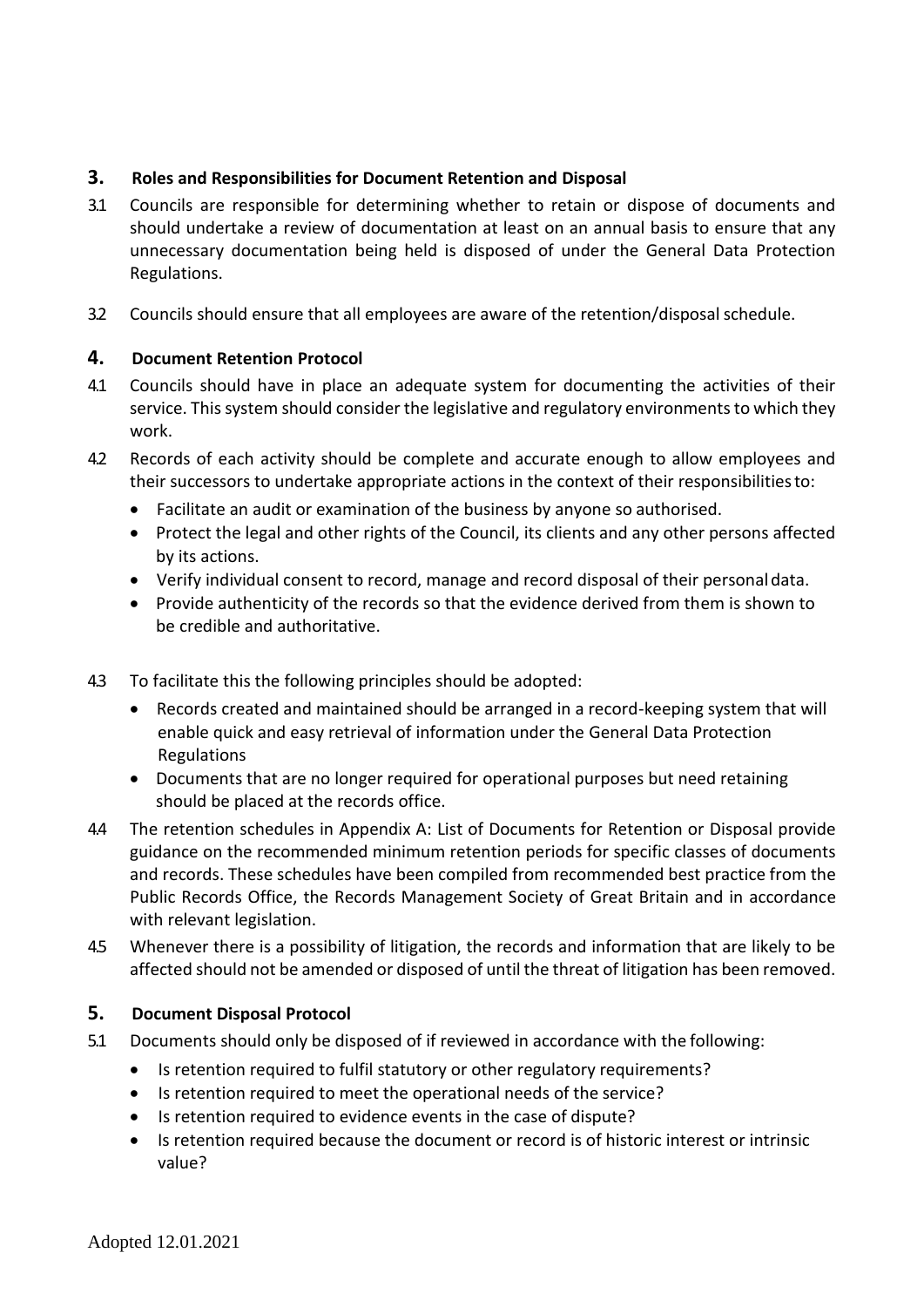- 5.2 When documents are scheduled for disposal the method of disposal should be appropriate to the nature and sensitivity of the documents concerned.
- 5.3 Documents can be disposed of by any of the following methods:
	- Non-confidential records: place in waste paper bin for disposal.
	- Confidential records or records giving personal information: shred documents.
	- Deletion of computer records.
	- Transmission of records to an external body such as the County Records Office.
- 5.4 The following principles should be followed when disposing ofrecords:
	- All records containing personal or confidential information should be destroyed at the end of the retention period. Failure to do so could lead to the Council being prosecuted under the General Data Protection Regulations.
	- the Freedom of Information Act or cause reputational damage.
	- Where computer records are deleted steps should be taken to ensure that data is 'virtually impossible to retrieve' as advised by the Information Commissioner.
	- Where documents are of historical interest it may be appropriate that they are transmitted to the County Records office.
	- Back-up copies of documents should also be destroyed (including electronicor photographed documents unless specific provisions exist for their disposal).
- 5.5 Records should be maintained of appropriate disposals. These records should contain the following information:
	- The name of the document destroyed.
	- The date the document was destroyed.
	- The method of disposal.

## **6. Data Protection Act 1998 – Obligation to Dispose of Certain Data**

6.1 The Data Protection Act 1998 ('Fifth Principle') requires that personal information must not be retained longer than is necessary for the purpose for which it was originally obtained. Section 1 of the Data Protection Act defines personal information as:

Data that relates to a living individual who can be identified:

- a) from the data, or
- b) from those data and other information which is in the possession of, or is likely to come into the possession of the data controller.

It includes any expression of opinion about the individual and any indication of the intentions of the Council or other person in respect of the individual.

- 6.2 The Data Protection Act provides an exemption for information about identifiable living individuals that is held for research, statistical or historical purposes to be held indefinitely provided that the specific requirements are met.
- 6.3 Councils are responsible for ensuring that they comply with the principles of the under the General Data Protection Regulations namely:
	- Personal data is processed fairly and lawfully and, in particular, shall not be processed unless specific conditions are met.
	- Personal data shall only be obtained for specific purposes and processed in acompatible manner.
	- Personal data shall be adequate, relevant, but not excessive.